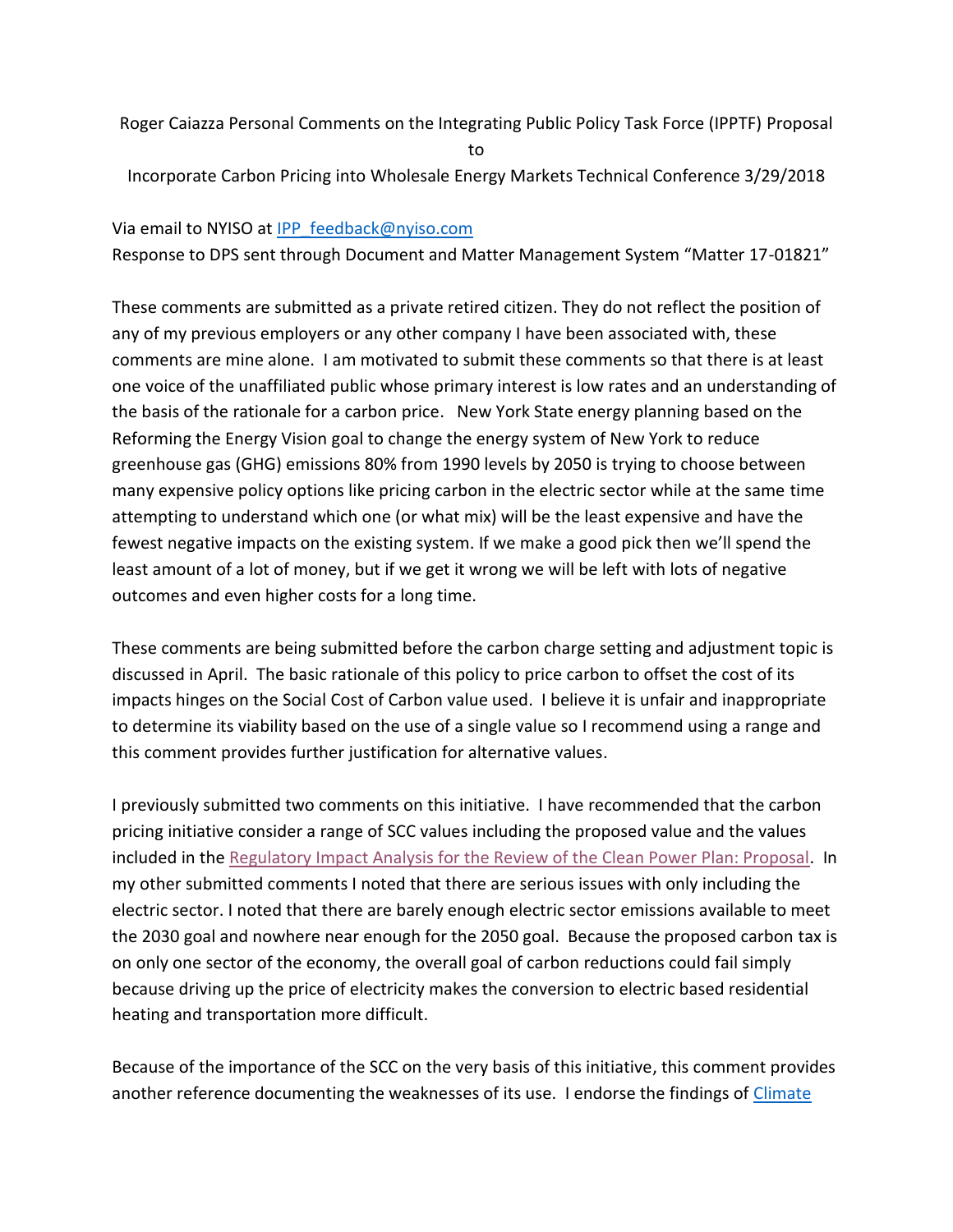Change, Catastrophe, Regulation and [the Social Cost of Carbon](https://reason.org/policy_study/climate-change-catastrophe-regulation-and-the-social-cost-of-carbon/) by Julian Morris as representing my views on the use of the SCC in this matter.

## **Julian Morris on the Social Cost Carbon**

In the following section I only edit the summary of the analysis as published at the Reason [Foundation](https://reason.org/policy_study/climate-change-catastrophe-regulation-and-the-social-cost-of-carbon/) for use in this comment. I refer the reader to the reference for the supporting graphs and figures and recommend reading the full document.

Federal agencies are required to calculate the costs and benefits of new regulations that have significant economic effects, but initially, different agencies applied different SCCs. To address this problem, the Office of Management and Budget and Council of Economic Advisors organized an Interagency Working Group (IWG) to develop a range of estimates of the SCC for use by all agencies. However, the IWG's estimates were deeply flawed. In April 2017, President Trump issued an executive order rescinding the IWG's estimates and disbanded the IWG. The question now is what value regulatory agencies should use for the SCC—if any—when evaluating rules that affect greenhouse gas emissions.

# Mr. Morris writes that:

Most analyses of the social cost of carbon, including the IWG's, have utilized "integrated assessment models" (IAMs), the basic methodology of which involves the following six steps:

- Develop (or choose from existing) scenarios of future emissions of GHGs;
- Use those scenarios to estimate future atmospheric concentrations of GHGs;
- Project changes in average global temperature and/or climate resulting from these future atmospheric GHG concentrations;
- Estimate the economic consequences of the resultant changes in temperature/climate;
- Estimate the costs of abating specific amounts of GHG emissions;
- Combine the estimates from steps 4 and 5 to produce an assessment of the net economic effect of different scenarios and thereby identify the optimum path of emissions.

Each step in this process is fraught with difficulty:

1. Future emissions of GHGs are unknown—and unknowable—but likely lower than assumed in most IAMs.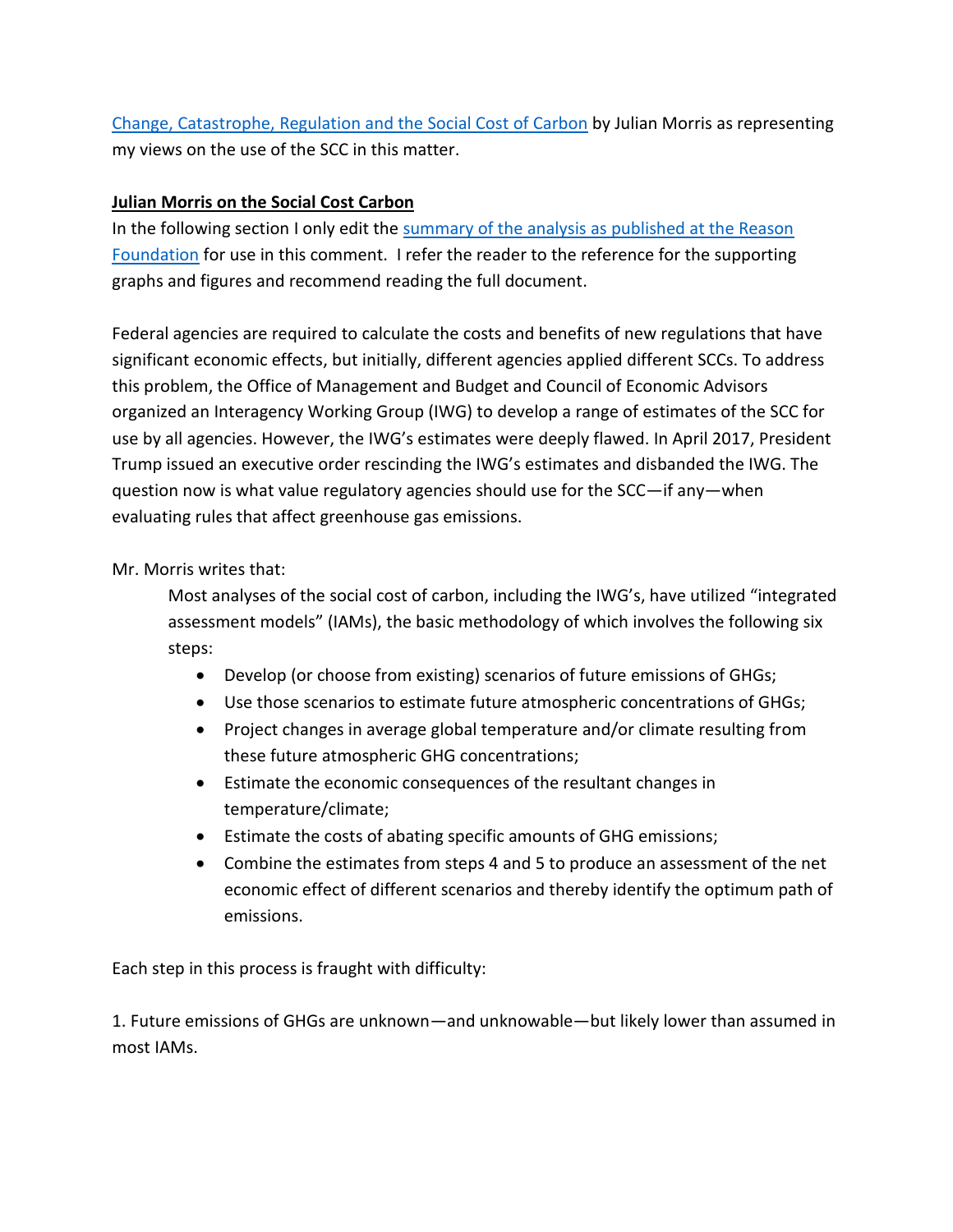Future human-related emissions of GHGs will depend on many factors, especially: the human population, the extent and use of technologies that result in energy consumption, the types of technology used to produce energy, and the efficiency with which technologies use energy.

None of these factors can be forecast with any precision. Predicting future technologies is particularly challenging. However, greenhouse gas emissions from U.S. sources have declined from their peak, mainly as a result of using more energy-dense, lower carbon fuels (and by using energy more efficiently. Global emissions are rising but at a declining rate, in spite of robust economic growth. If these trends continue, future concentrations of greenhouse gases are likely to be at the low end of estimates used by the IWG when calculating the SCC.

2. The relationship between emissions and concentrations of greenhouse gases is complicated.

Calculating future atmospheric concentrations of GHGs, based on estimates of future human emissions, requires knowledge of the length of time that these GHGs will remain in the atmosphere. That, in turn, requires knowledge about the rate at which they will break down and/or be absorbed. This is no simple task. The rate at which GHGs such as methane and dinitrogen monoxide break down depends on such things as temperature and the amount of water vapor and other chemicals in the atmosphere with which they might react. The rate at which CO2 is taken up by plants, soil and oceans varies considerably depending on factors such as temperature and the availability of nutrients. The dynamic and interactive nature of these effects complicates the picture further.

3. The climate is likely much less sensitive to increased emissions of GHGs than has been presumed in most IAMs, including those used by the IWG.

Early estimates of the sensitivity of the climate to increased concentrations of greenhouse gases found that a doubling of atmospheric carbon dioxide would result in a warming of between 1.5°C and 4.5°C, with a "best guess" of 3°C. But those estimates were based on poorly specified models. Tests of models using those estimates of climate sensitivity predict about twice as much warming as actually occurred. Nonetheless, the IWG used those early, inaccurate estimates. More recent estimates of climate sensitivity suggest that future emissions are likely to result in much more modest warming of the atmosphere (with a doubling of carbon dioxide concentrations resulting in a warming of 1.5°C or less).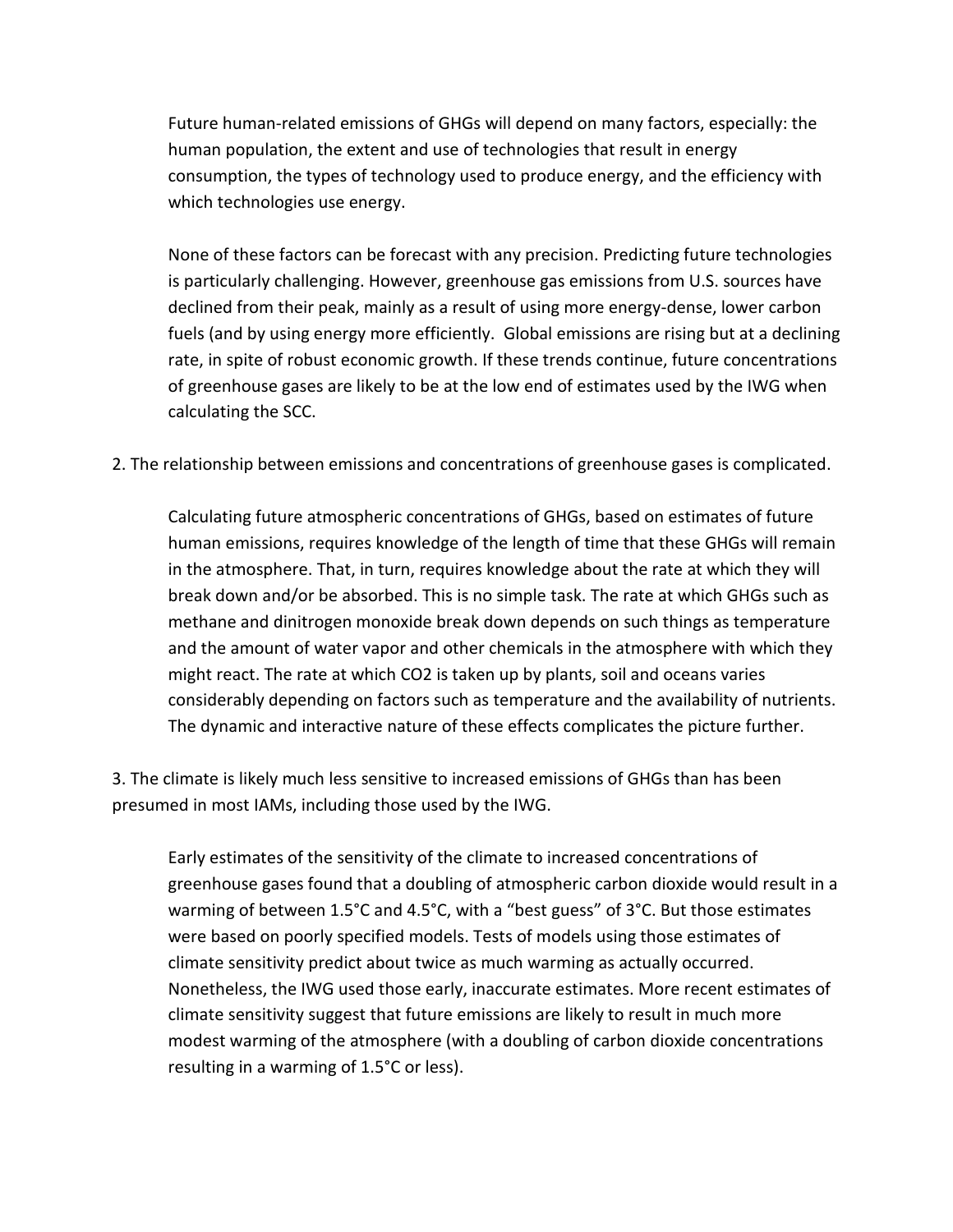4. The effects of climate change are unknown—but the benefits may well be greater than the costs for the foreseeable future.

If the recent lower estimates of climate sensitivity are correct and emissions follow a relatively low path, warming will likely be modest and its effects mild. Likely effects include:

- Warming will be greater in cold places (i.e. farther from the equator), seasons (winter), and times (night) than in warm places (equatorial regions), seasons (summer) and times (day).
- At higher latitudes, winters will be less extreme.
- Precipitation will increase, but not everywhere, and some places will become drier.
- Sea levels will continue to rise slowly, as the oceans expand and land-based glaciers melt. (If current trends continue, sea level will rise by about 11 inches by 2100.)
- The incidence of extreme weather events will not change dramatically.

While increased temperatures in warm places and seasons may result in higher mortality among those who are less able to cope with higher temperatures, warmer winters will reduce the number of people who die from cold. Since 20 times as many people currently die from cold as die from heat, modest warming will reduce temperature-related deaths. These effects will be tempered by the use of heating and cooling technologies, but the costs of additional cooling will be more than offset by reduced expenditure on heating.While rising temperatures have the potential to increase the incidence of some diseases, such as diarrhea, these effects are likely to be moderated by the adoption of better technologies, including piped clean water and sewerage.

Increased concentrations of carbon dioxide and higher temperatures are likely to increase agricultural output in many places. While agricultural output may fall in other places, this effect is likely to be moderated by the adoption of new crop varieties and other technologies. On net, crop production is likely to rise in the U.S. and globally.

Many economic models of climate change, including two of the three IAMs used by the IWG assume very limited adaptation. Yet the history of human civilization is one of adaptation. Food availability per capita and access to clean water have risen dramatically over the past half-century, reducing malnutrition and water-borne diseases and increasing life expectancy. Rising wealth and the adoption of new technologies have reduced mortality from extreme weather events by 98% in the past century. It seems highly likely that continued innovation and more widespread adoption of adaptive technologies will continue to reduce mortality, mitigating most—if not all—the adverse consequences of rising temperatures.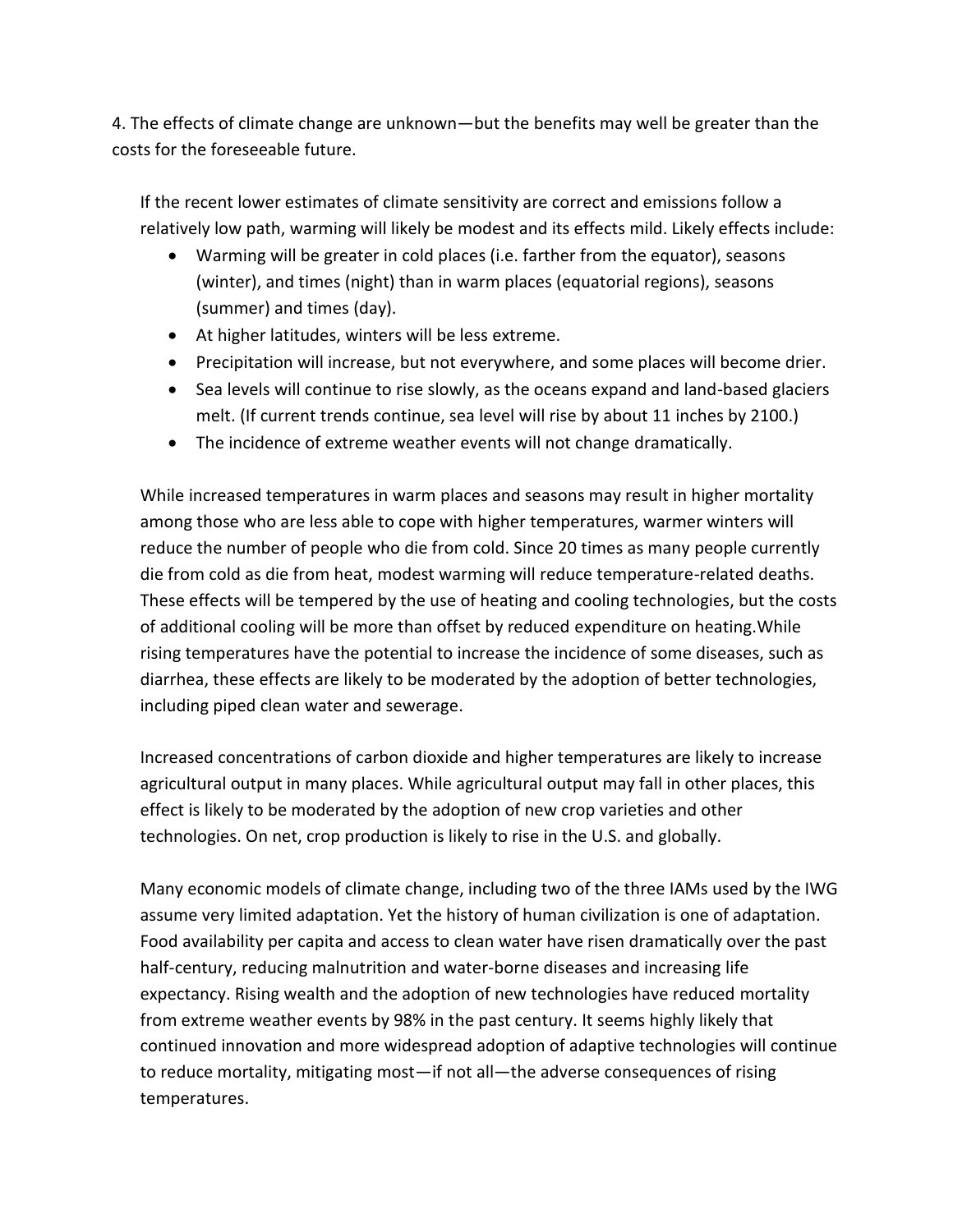5. The costs of reducing future emissions of GHGs are unknown—and will depend very much on the extent and timeframe of any reduction.

Proponents of taking action now argue that any delay would increase the total cost of emissions reductions—because baseline emissions (i.e. the emissions that would occur without any mandated reductions) would be higher and the size of any such future reduction would have to be greater. But such arguments presume both significant increases in baseline emissions and a need dramatically to reduce such emissions. If the trends in technology identified earlier do continue, growth in baseline GHG emissions will continue to slow and in the longer term may even fall without any government mandates. Indeed, it is possible that baseline emissions in the future (i.e. after 2050) will be consistent with a pathway of emissions that results in atmospheric GHG concentrations that generate net benefits.

Even if baseline emissions rise to a level that justifies intervention in the future, that does not necessarily justify reducing emissions now. Humanity currently relies predominantly on carbon-based fuels for energy generation, and the costs of alternative sources of energy are in most cases relatively high. (If alternative sources of energy were less expensive, then it would make economic sense to adopt them.) Continued innovation will almost certainly result in lower emissions per unit of output in the future, so the costs of reducing a unit of GHG emissions in the future will be lower than they are today.

6. When combining benefits and costs, the IWG used inappropriately low discount rates, giving the false impression that the benefits of reducing emissions are greater than the costs. At discount rates that reflect the opportunity cost of capital, the current costs of taking action to reduce GHG emissions now and in the near future are almost certainly greater than the benefits.

OMB guidelines state that, for the base case, "Constant-dollar benefit-cost analyses of proposed investments and regulations should report net present value and other outcomes determined using a real discount rate of 7%. This rate approximates the marginal pretax rate of return on an average investment in the private sector in recent years."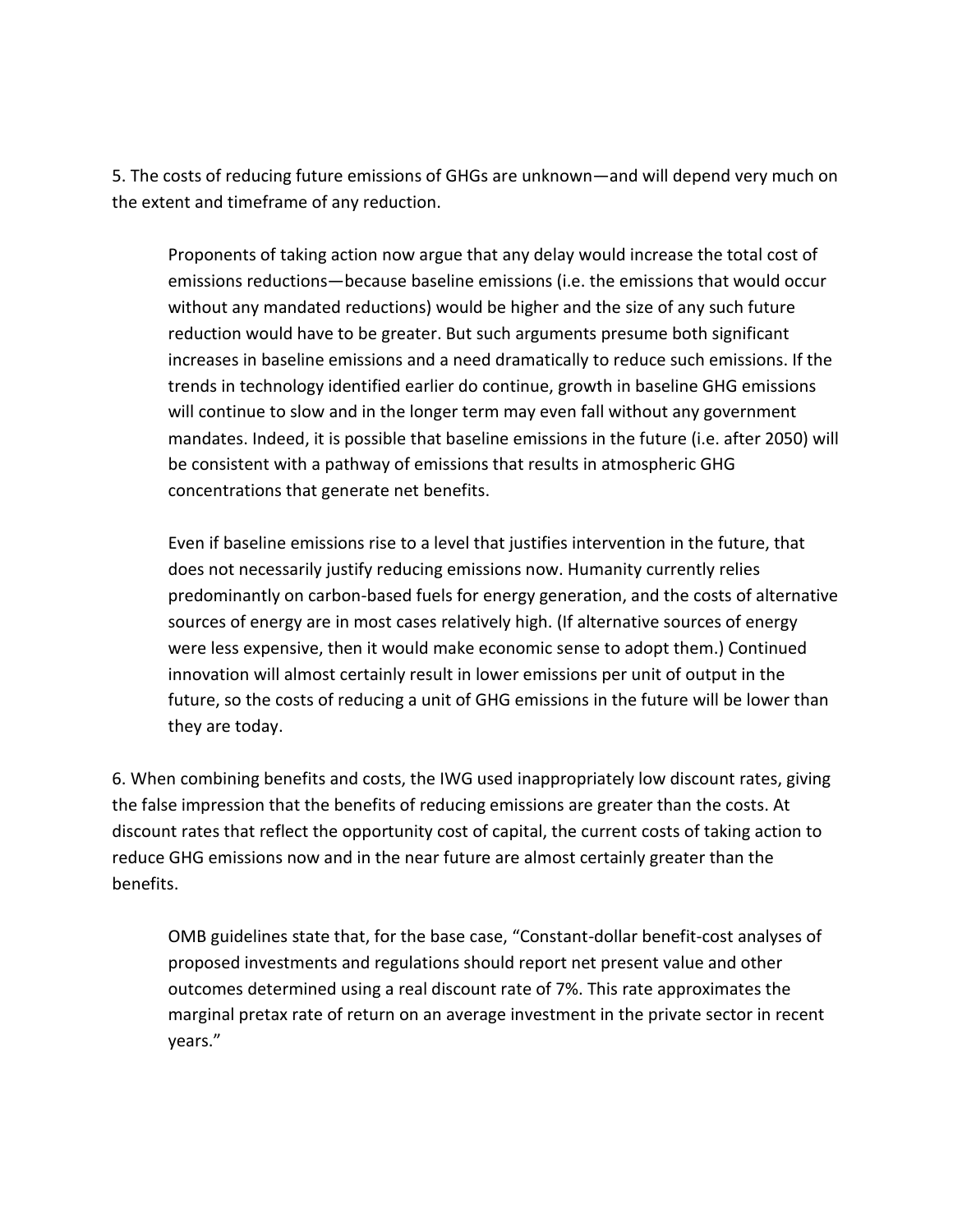Unfortunately, when discounting the benefits and costs associated with global warming, many analysts have used discount rates that do not reflect the opportunity cost of capital. For example, the IWG provided an estimate of the SCC at a 5% discount rate, but it is the highest rate given. In its guidance, the IWG emphasized the SCC calculated at a 3% discount rate. Its rationale for using the lower rate is that future benefits from avoiding climate change costs relate to future consumption, rather than investment. Policies to address climate change would affect both consumption and investment, but for the purposes of evaluation what matters is the effect on investment, since it is the effect of policies on investment decisions that will determine rates of innovation and hence economic growth, the ability to adapt to climate change, and future consumption. In other words, while future consumption is of primary concern, due to its relationship to human welfare, return on investment is the key factor determining future consumption. Thus, the appropriate discount rate is the rate of return on capital.

### Changing the Assumptions

Changing the assumptions made in the IWG's models can have a dramatic effect on estimates of the SCC. Anne Smith and Paul Bernstein of National Economic Research Associates ran the IAMs used by the IWG making four changes:

- 1. They changed the emissions scenario to reflect more realistic assumptions regarding the relationship between emissions and economic growth;
- 2. They changed the time horizon from 2300 to 2100;
- 3. They changed the discount rate from 3% to 5%;
- 4. They changed the scope from global to U.S. only.

When all these changes were combined, the effect was to reduce the SCC by 97%, from \$43 to about \$1.30. Smith and Bernstein's analysis did not change any assumptions regarding climate sensitivity or other relevant climate parameters that might have been misspecified in the IAMs used by the IWG. Kevin Dayaratna, Ross McKitrick and David Kreutzer assessed the effects of using more-recent empirical estimates of climate sensitivity to calculate updated SCC estimates using two of the IWG models. They found that, for one model, the average SCC fell by 30%–50% and for the other it fell by over 80%. Moreover, at a 7% discount rate, one of the models generated a negative SCC.

If all of the adjustments made by Smith and Bernstein were combined with those made by Dayaratna et al. it seems likely that the SCC would fall to well below \$1. Indeed, given uncertainties in the various parameters used, it seems difficult to avoid the conclusion that for practical purposes the SCC is effectively \$0.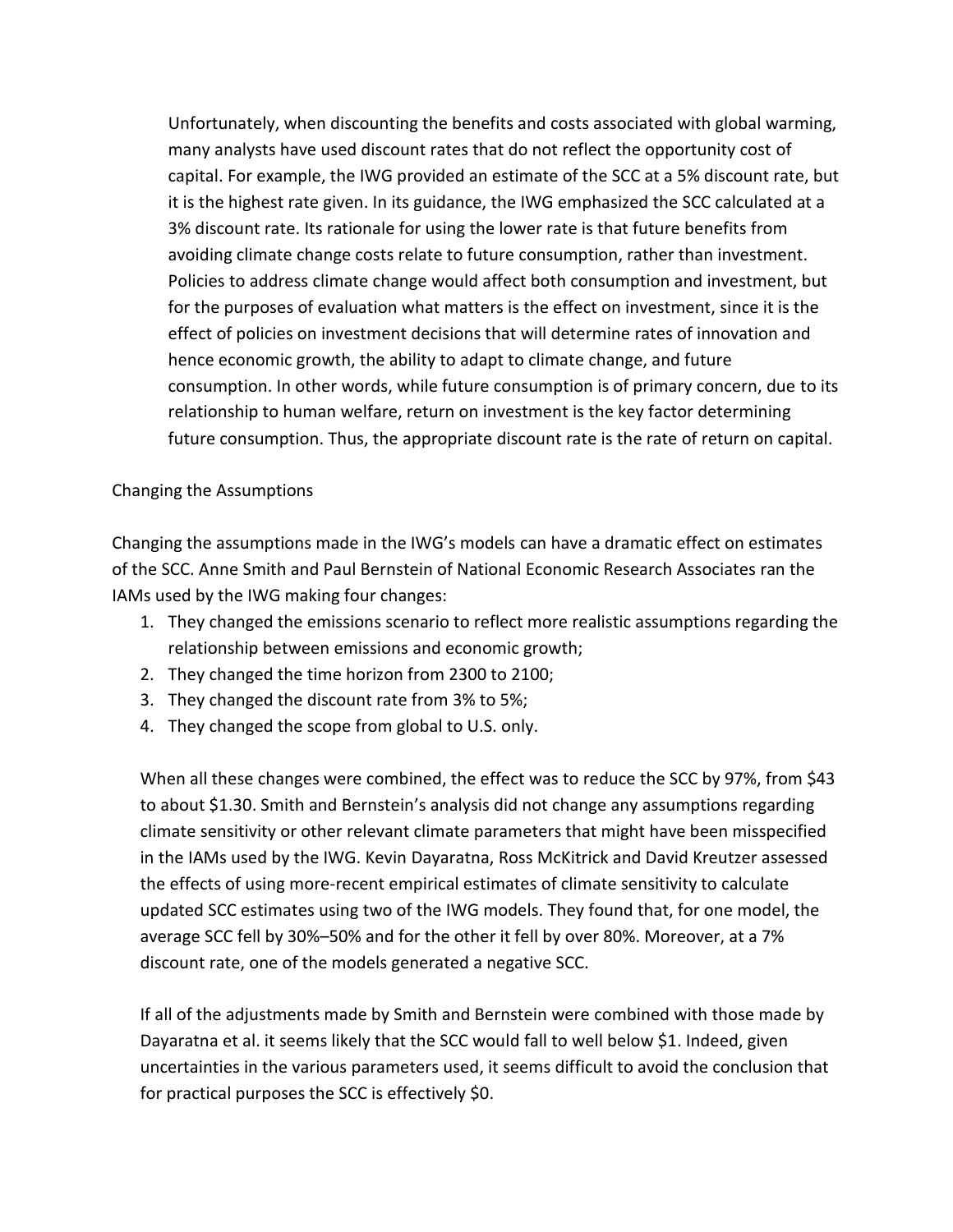What About Catastrophic Climate Change?

Some economists have objected that conventional measures of the SCC fail adequately to account for the possibility of catastrophic climate change. However, such criticisms are based on assumptions concerning the probability of catastrophe that have no empirical basis. A recent attempt to estimate the SCC by surveying experts to find out what they would be willing to pay to avert catastrophe is so riddled with defects as to be of no utility.

### **Caiazza Conclusions**

As Mr. Morris notes "The question now is what value regulatory agencies should use for the SCC—if any—when evaluating rules that affect greenhouse gas emissions." I do not believe that this proceeding is an appropriate place to determine the most appropriate single value of the SCC to use. However, it would be clearly appropriate to consider a SCC range not only because there are technically justifiable differences in the key input assumptions but also because the SCC value originally proposed for this program was based on the flawed Obama Administration IWG assumptions that did not follow OMB guidance on the use of discount rates.

The analysis by Mr. Morris concludes that "it seems difficult to avoid the conclusion that for practical purposes the SCC is effectively \$0." Therefore, I recommend that this initiative determine what SCC value represents a breakeven point for implementing this program. It is only possible for policy makers to appropriately implement this initiative if they understand there is a reasonable and justifiable range of potential costs of carbon on society. The basic rationale of this policy hinges on the SCC value used and it is unfair to determine its viability based on the use of a single value.

# **Carbon Price SCC Value Recommendation**

I recommend that the carbon pricing initiative consider a range of SCC values including the proposed value in the Brattle Report entitled Pricing Carbon into NYISO's Wholesale Energy [Market to Support New York's Decarbonization Goals](http://www.nyiso.com/public/webdocs/markets_operations/documents/Studies_and_Reports/Studies/Market_Studies/Pricing_Carbon_into_NYISOs_Wholesale_Energy_Market.pdf), the values included in the Regulatory [Impact Analysis for the Review of the Clean Power Plan: Proposal,](https://www.epa.gov/sites/production/files/2017-10/documents/ria_proposed-cpp-repeal_2017-10.pdf) and because Climate Change, Catastrophe, Regulation and [the Social Cost of Carbon](https://reason.org/policy_study/climate-change-catastrophe-regulation-and-the-social-cost-of-carbon/) concludes that "it seems difficult to avoid the conclusion that for practical purposes the SCC is effectively \$0" that the breakeven point be calculated where the calculated value of the social cost of carbon benefit out-weighs the costs of a price on carbon.